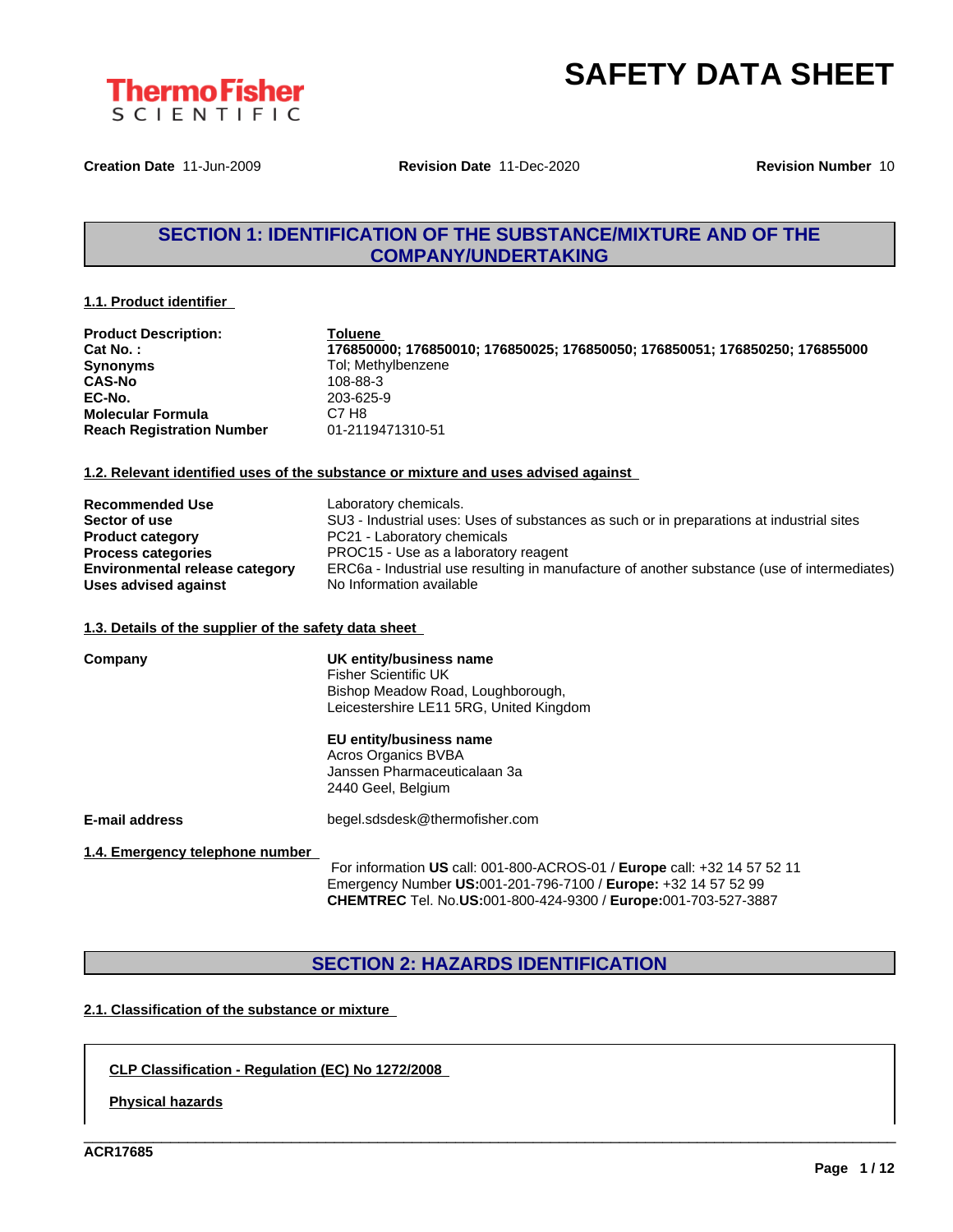$\_$  ,  $\_$  ,  $\_$  ,  $\_$  ,  $\_$  ,  $\_$  ,  $\_$  ,  $\_$  ,  $\_$  ,  $\_$  ,  $\_$  ,  $\_$  ,  $\_$  ,  $\_$  ,  $\_$  ,  $\_$  ,  $\_$  ,  $\_$  ,  $\_$  ,  $\_$  ,  $\_$  ,  $\_$  ,  $\_$  ,  $\_$  ,  $\_$  ,  $\_$  ,  $\_$  ,  $\_$  ,  $\_$  ,  $\_$  ,  $\_$  ,  $\_$  ,  $\_$  ,  $\_$  ,  $\_$  ,  $\_$  ,  $\_$  ,

**Toluene Revision Date** 11-Dec-2020

Flammable liquids Category 2 (H225)

#### **Health hazards**

Aspiration Toxicity Category 1 (H304) Skin Corrosion/Irritation **Category 2** (H315) Reproductive Toxicity Category 2 (H361d) Specific target organ toxicity - (single exposure) Category 3 (H336) Category 3 (H336) Specific target organ toxicity - (repeated exposure) Category 2 (H373)

#### **Environmental hazards**

Chronic aquatic toxicity Category 3 (H412)

#### *Full text of Hazard Statements: see section 16*

#### **2.2. Label elements**



**Signal Word Danger**

#### **Hazard Statements**

- H225 Highly flammable liquid and vapor
- H304 May be fatal if swallowed and enters airways
- H315 Causes skin irritation
- H336 May cause drowsiness or dizziness
- H361d Suspected of damaging the unborn child
- H373 May cause damage to organs through prolonged or repeated exposure if inhaled
- H412 Harmful to aquatic life with long lasting effects

#### **Precautionary Statements**

P301 + P310 - IF SWALLOWED: Immediately call a POISON CENTER or doctor/physician

- P264 Wash face, hands and any exposed skin thoroughly after handling
- P304 + P340 IF INHALED: Remove victim to fresh air and keep atrest in a position comfortable for breathing
- P280 Wear protective gloves/protective clothing/eye protection/face protection
- P303 + P361 + P353 IF ON SKIN (or hair): Take off immediately all contaminated clothing. Rinse skin with water or shower
- P210 Keep away from heat, hot surfaces, sparks, open flames and other ignition sources. No smoking

#### **2.3. Other hazards**

Substance is not considered to be persistent, bioaccumulative and toxic (PBT) Substance is not considered persistent, bioaccumulative and toxic (PBT) / very persistent and very bioaccumulative (vPvB)

Toxic to terrestrial vertebrates

## **SECTION 3: COMPOSITION/INFORMATION ON INGREDIENTS**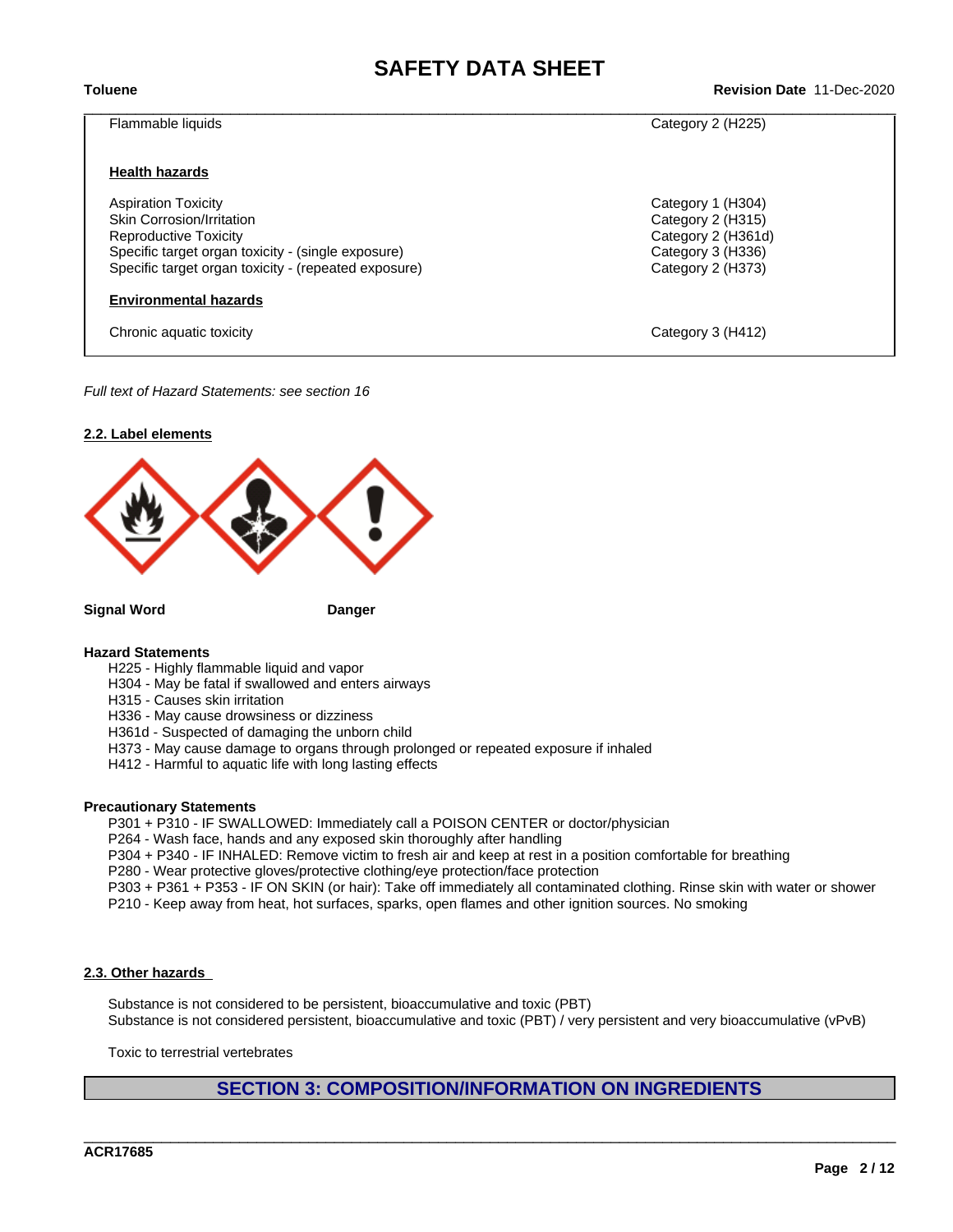$\_$  ,  $\_$  ,  $\_$  ,  $\_$  ,  $\_$  ,  $\_$  ,  $\_$  ,  $\_$  ,  $\_$  ,  $\_$  ,  $\_$  ,  $\_$  ,  $\_$  ,  $\_$  ,  $\_$  ,  $\_$  ,  $\_$  ,  $\_$  ,  $\_$  ,  $\_$  ,  $\_$  ,  $\_$  ,  $\_$  ,  $\_$  ,  $\_$  ,  $\_$  ,  $\_$  ,  $\_$  ,  $\_$  ,  $\_$  ,  $\_$  ,  $\_$  ,  $\_$  ,  $\_$  ,  $\_$  ,  $\_$  ,  $\_$  ,

### **3.1. Substances**

| Component | <b>CAS-No</b> | EC-No.    | Weight % | CLP Classification - Regulation (EC) No<br>1272/2008                                                                                                     |
|-----------|---------------|-----------|----------|----------------------------------------------------------------------------------------------------------------------------------------------------------|
| Toluene   | 108-88-3      | 203-625-9 | >95      | Flam. Liq. 2 (H225)<br>Asp. Tox. 1 (H304)<br>Skin Irrit. 2 (H315)<br>STOT SE 3 (H336)<br>Repr. 2 (H361d)<br>STOT RE 2 (H373)<br>Aquatic Chronic 3 (H412) |

| <b>Reach Registration Number</b> | 01-2119471310-51 |
|----------------------------------|------------------|

*Full text of Hazard Statements: see section 16*

# **SECTION 4: FIRST AID MEASURES**

#### **4.1. Description of first aid measures**

| <b>General Advice</b>                                            | If symptoms persist, call a physician.                                                                                                                                                                    |
|------------------------------------------------------------------|-----------------------------------------------------------------------------------------------------------------------------------------------------------------------------------------------------------|
| <b>Eye Contact</b>                                               | Rinse immediately with plenty of water, also under the eyelids, for at least 15 minutes. Get<br>medical attention.                                                                                        |
| <b>Skin Contact</b>                                              | Wash off immediately with plenty of water for at least 15 minutes. If skin irritation persists,<br>call a physician.                                                                                      |
| Ingestion                                                        | Clean mouth with water and drink afterwards plenty of water. Do NOT induce vomiting. Call<br>a physician or poison control center immediately. If vomiting occurs naturally, have victim<br>lean forward. |
| <b>Inhalation</b>                                                | Remove to fresh air. If not breathing, give artificial respiration. Get medical attention if<br>symptoms occur. Risk of serious damage to the lungs (by aspiration).                                      |
| Self-Protection of the First Aider                               | Ensure that medical personnel are aware of the material(s) involved, take precautions to<br>protect themselves and prevent spread of contamination.                                                       |
| 4.2. Most important symptoms and effects, both acute and delayed |                                                                                                                                                                                                           |
|                                                                  |                                                                                                                                                                                                           |

. Causes central nervous system depression: Inhalation of high vapor concentrations may cause symptoms like headache, dizziness, tiredness, nausea and vomiting

\_\_\_\_\_\_\_\_\_\_\_\_\_\_\_\_\_\_\_\_\_\_\_\_\_\_\_\_\_\_\_\_\_\_\_\_\_\_\_\_\_\_\_\_\_\_\_\_\_\_\_\_\_\_\_\_\_\_\_\_\_\_\_\_\_\_\_\_\_\_\_\_\_\_\_\_\_\_\_\_\_\_\_\_\_\_\_\_\_\_\_\_\_\_

#### **4.3. Indication of any immediate medical attention and special treatment needed**

**Notes to Physician** Treat symptomatically. Smallest quantities reaching the lungs through swallowing or subsequent vomiting may result in lung edema or pneumonia. Symptoms may be delayed.

## **SECTION 5: FIREFIGHTING MEASURES**

### **5.1. Extinguishing media**

### **Suitable Extinguishing Media**

Water spray, carbon dioxide (CO2), dry chemical, alcohol-resistant foam. Water mist may be used to cool closed containers.

#### **Extinguishing media which must not be used for safety reasons**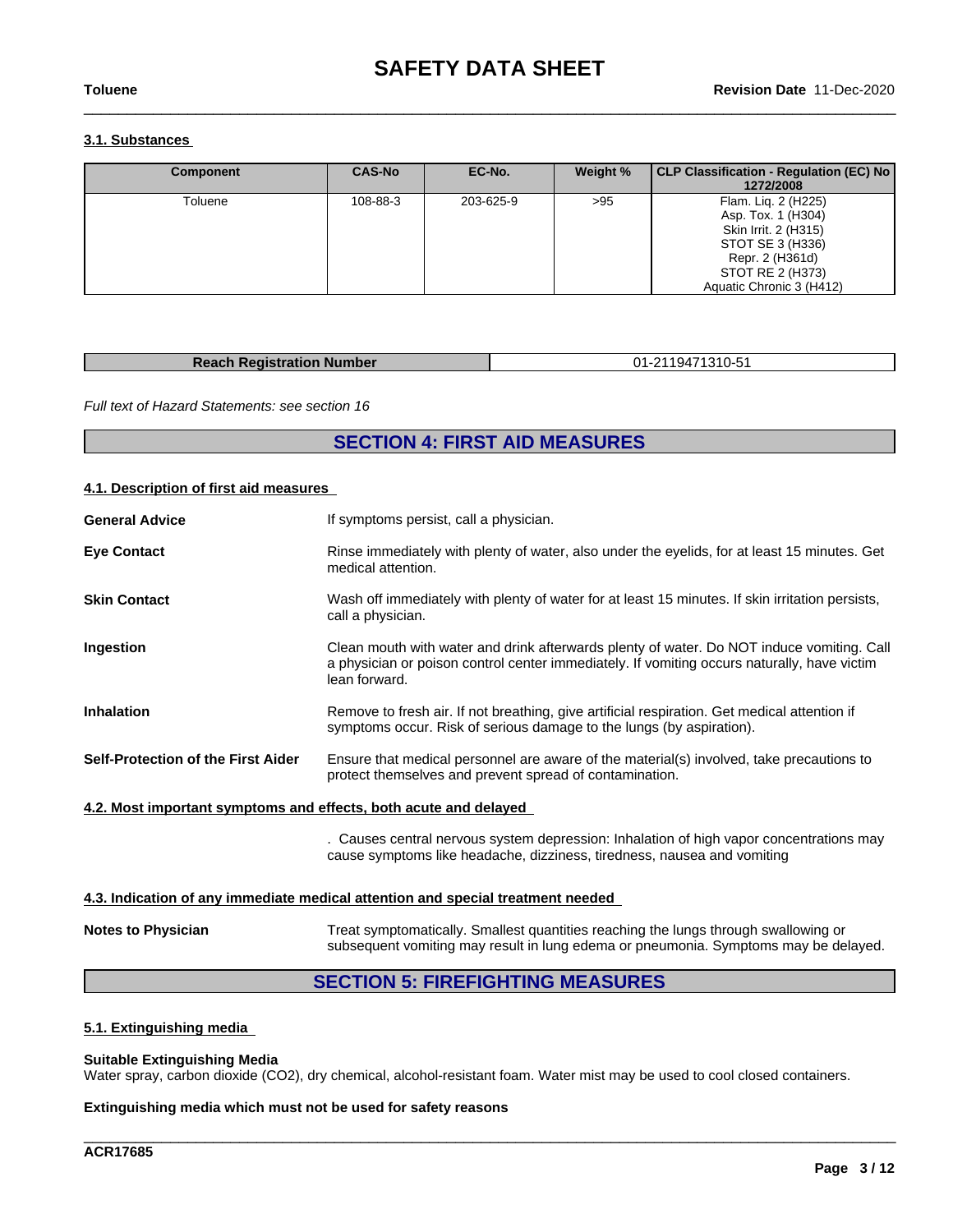Do not use water jetstream.

#### **5.2. Special hazards arising from the substance or mixture**

Flammable. Containers may explode when heated. Vapors may form explosive mixtures with air. Vapors may travel to source of ignition and flash back.

#### **Hazardous Combustion Products**

Carbon monoxide (CO), Carbon dioxide (CO2).

#### **5.3. Advice for firefighters**

As in any fire, wear self-contained breathing apparatus pressure-demand, MSHA/NIOSH (approved or equivalent) and full protective gear.

## **SECTION 6: ACCIDENTAL RELEASE MEASURES**

#### **6.1. Personal precautions, protective equipment and emergency procedures**

Use personal protective equipment as required. Ensure adequate ventilation. Remove all sources of ignition. Take precautionary measures against static discharges.

#### **6.2. Environmental precautions**

Do not flush into surface water or sanitary sewer system.

#### **6.3. Methods and material for containment and cleaning up**

Soak up with inert absorbent material. Keep in suitable, closed containers for disposal. Remove all sources of ignition. Use spark-proof tools and explosion-proof equipment.

#### **6.4. Reference to other sections**

Refer to protective measures listed in Sections 8 and 13.

## **SECTION 7: HANDLING AND STORAGE**

#### **7.1. Precautions for safe handling**

Wear personal protective equipment/face protection. Do not get in eyes, on skin, or on clothing. Avoid ingestion and inhalation. Ensure adequate ventilation. Keep away from open flames, hot surfaces and sources of ignition. Use only non-sparking tools. To avoid ignition of vapors by static electricity discharge, all metal parts of the equipment must be grounded. Take precautionary measures against static discharges.

#### **Hygiene Measures**

Handle in accordance with good industrial hygiene and safety practice. Keep away from food, drink and animal feeding stuffs. Do not eat, drink or smoke when using this product. Remove and wash contaminated clothing and gloves, including the inside, before re-use. Wash hands before breaks and after work.

#### **7.2. Conditions for safe storage, including any incompatibilities**

Keep containers tightly closed in a dry, cool and well-ventilated place. Flammables area. Keep away from heat, sparks and flame.

\_\_\_\_\_\_\_\_\_\_\_\_\_\_\_\_\_\_\_\_\_\_\_\_\_\_\_\_\_\_\_\_\_\_\_\_\_\_\_\_\_\_\_\_\_\_\_\_\_\_\_\_\_\_\_\_\_\_\_\_\_\_\_\_\_\_\_\_\_\_\_\_\_\_\_\_\_\_\_\_\_\_\_\_\_\_\_\_\_\_\_\_\_\_

#### **Technical Rules for Hazardous Substances (TRGS) 510 Storage Class (LGK) (Germany)** Class 3

### **7.3. Specific end use(s)**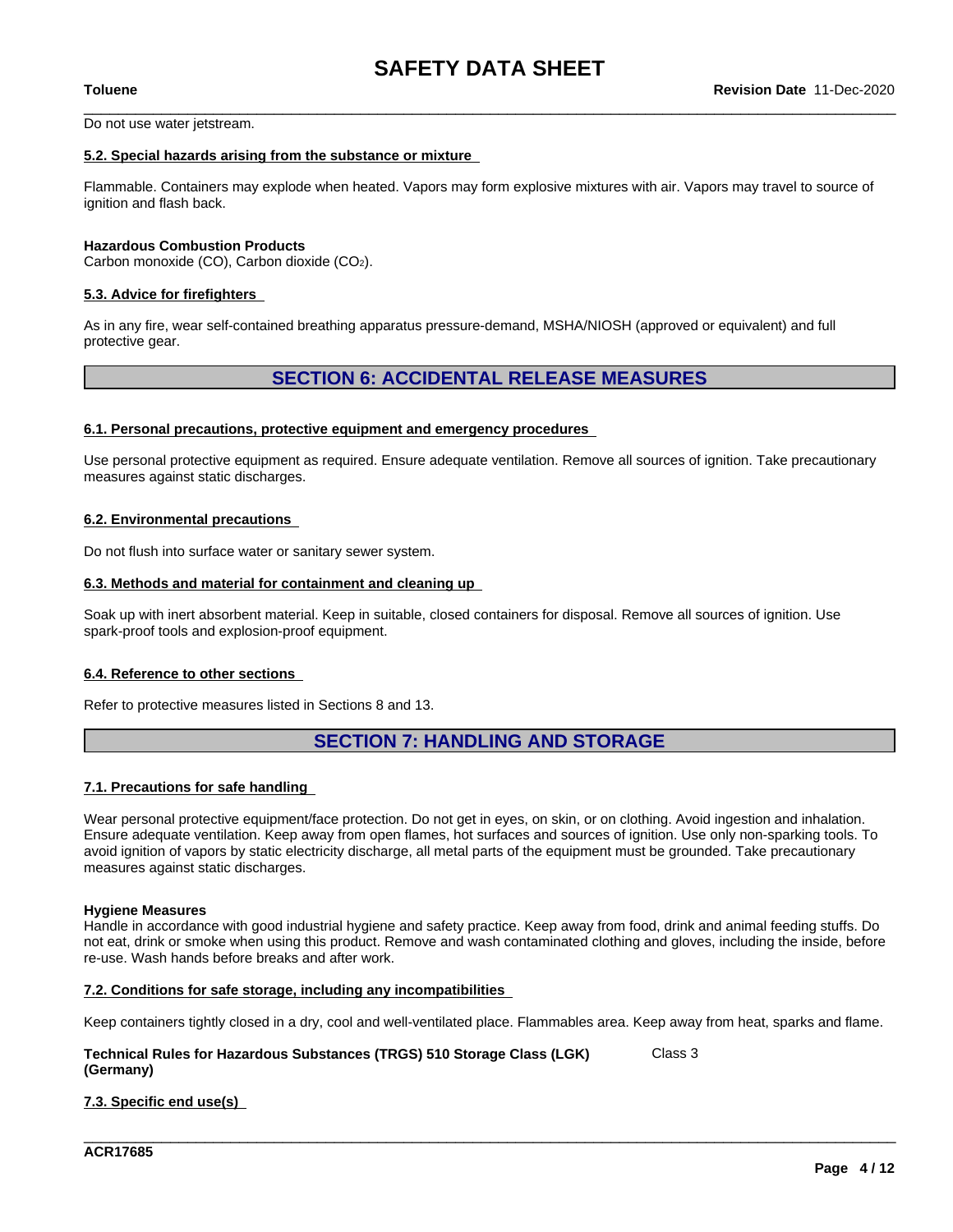Use in laboratories

## **SECTION 8: EXPOSURE CONTROLS/PERSONAL PROTECTION**

#### **8.1. Control parameters**

#### **Exposure limits**

List source(s): **EU** - Commission Directive (EU) 2019/1831 of 24 October 2019 establishing a fifth list ofindicative occupational exposure limit values pursuant to Council Directive 98/24/EC and amending Commission Directive 2000/39/EC UK - EH40/2005 Work Exposure Limits, Third edition. Published 2018. **IRE -** 2018 Code of Practice for the Chemical Agents Regulations, Schedule 1. Published by the Health and Safety Authority

| Component | The United Kingdom                 | <b>European Union</b>               | <b>Ireland</b>                     |
|-----------|------------------------------------|-------------------------------------|------------------------------------|
| Toluene   | STEL: 100 ppm 15 min               | TWA: 50 ppm (8hr)                   | TWA: 192 mg/m <sup>3</sup> 8 hr.   |
|           | STEL: 384 mg/m <sup>3</sup> 15 min | TWA: $192 \text{ mg/m}^3$ (8hr)     | TWA: 50 ppm 8 hr.                  |
|           | TWA: $50$ ppm $8$ hr               | STEL: 100 ppm (15min)               | STEL: 384 mg/m <sup>3</sup> 15 min |
|           | TWA: 191 mg/m <sup>3</sup> 8 hr    | STEL: 384 mg/m <sup>3</sup> (15min) | STEL: 100 ppm 15 min               |
|           | Skin                               | <b>Skin</b>                         | Skin                               |

#### **Biological limit values**

List source(s):

#### **Monitoring methods**

BS EN 14042:2003 Title Identifier: Workplace atmospheres. Guide for the application and use of procedures for the assessment of exposure to chemical and biological agents.

MDHS70 General methods for sampling airborne gases and vapours

MDHS 88 Volatile organic compounds in air. Laboratory method using diffusive samplers, solvent desorption and gas chromatography

MDHS 96 Volatile organic compounds in air - Laboratory method using pumped solid sorbent tubes, solvent desorption and gas chromatography

#### **Derived No Effect Level (DNEL)** See table for values

| Route of exposure | Acute effects (local) | <b>Acute effects</b><br>(systemic) | <b>Chronic effects</b><br>(local) | <b>Chronic effects</b><br>(systemic) |
|-------------------|-----------------------|------------------------------------|-----------------------------------|--------------------------------------|
| Oral              |                       |                                    |                                   | 8.13 mg/kg bw/day                    |
| Dermal            |                       |                                    |                                   | 384 mg/kg bw/day                     |
| <b>Inhalation</b> | 384 mg/m <sup>3</sup> | 384 mg/m $3$                       | 192 mg/m <sup>3</sup>             | 192 ma/m $3$                         |

**Predicted No Effect Concentration** See values below. **(PNEC)**

| <b>Fresh water</b>           | $0.68$ mg/l          |
|------------------------------|----------------------|
| <b>Fresh water sediment</b>  | 16.39 mg/kg dw       |
| <b>Marine water</b>          | $0.68$ mg/l          |
| <b>Marine water sediment</b> | 16.39 mg/kg dw       |
| <b>Water Intermittent</b>    | $0.68$ mg/l          |
| Microorganisms in sewage     | $13.61 \text{ mq/l}$ |
| treatment                    |                      |
| Soil (Agriculture)           | $2.89$ mg/kg dw      |

#### **8.2. Exposure controls**

#### **Engineering Measures**

Ensure that eyewash stations and safety showers are close to the workstation location. Use explosion-proof

electrical/ventilating/lighting/equipment. Ensure adequate ventilation, especially in confined areas.

Wherever possible, engineering control measures such as the isolation or enclosure of the process, the introduction of process or equipment changes to minimise release or contact, and the use of properly designed ventilation systems, should be adopted to control hazardous materials at source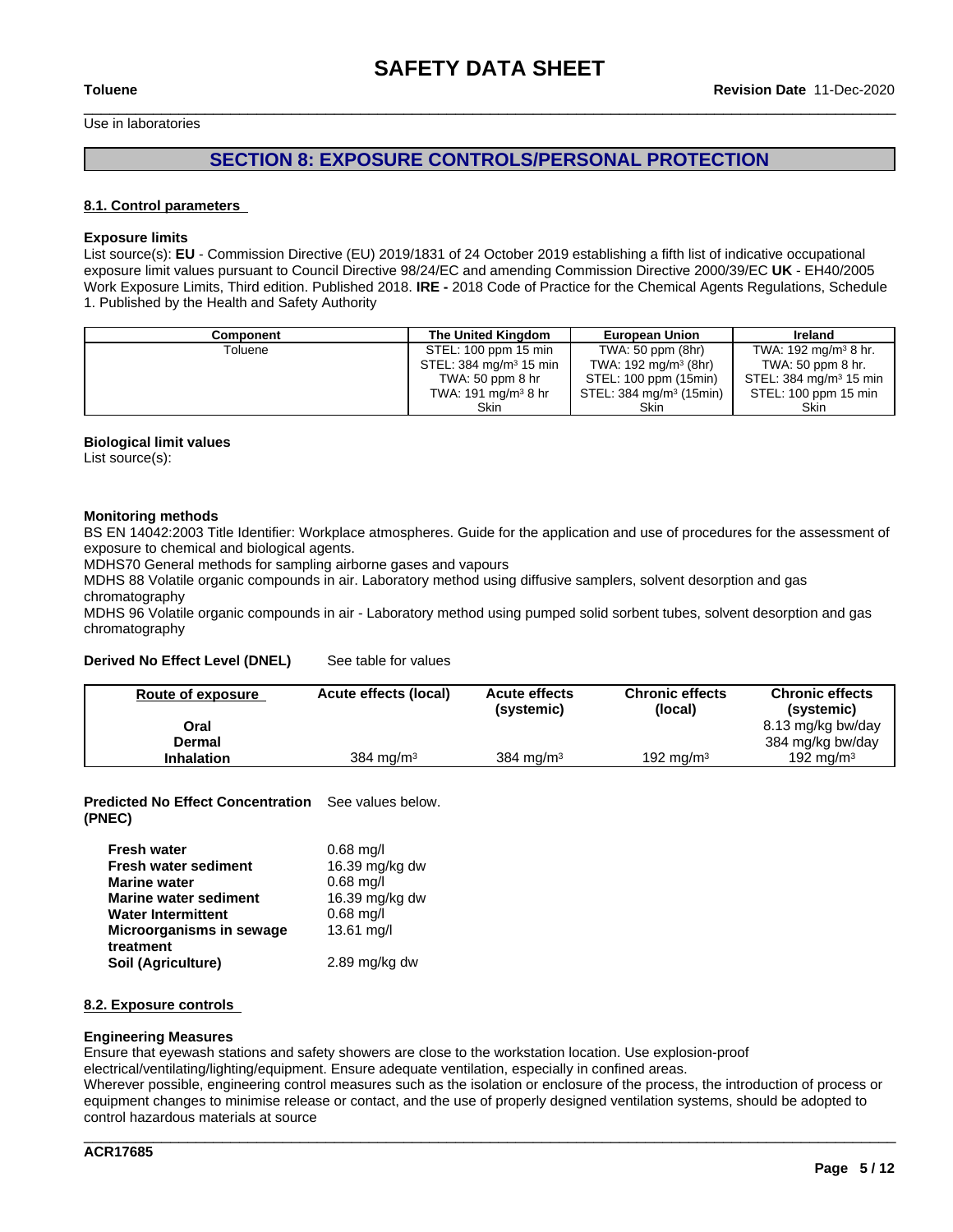| Personal protective equipment<br>Wear safety glasses with side shields (or goggles) (European standard - EN 166)<br><b>Eye Protection</b> |                                             |                                     |                                         |                                                                                                                                      |
|-------------------------------------------------------------------------------------------------------------------------------------------|---------------------------------------------|-------------------------------------|-----------------------------------------|--------------------------------------------------------------------------------------------------------------------------------------|
| <b>Hand Protection</b>                                                                                                                    |                                             | Protective gloves                   |                                         |                                                                                                                                      |
| Glove material<br>Viton $(R)$                                                                                                             | <b>Breakthrough time</b><br>$<$ 240 minutes | <b>Glove thickness</b><br>$0.30$ mm | <b>EU standard</b><br>Level 4<br>EN 374 | Glove comments<br>Permeation rate 68 µg/cm2/min<br>As tested under EN374-3 Determination of<br>Resistance to Permeation by Chemicals |
| Viton $(R)$                                                                                                                               | > 480 minutes                               | $0.70$ mm                           |                                         |                                                                                                                                      |
| Skin and body protection                                                                                                                  |                                             | Long sleeved clothing               |                                         |                                                                                                                                      |

Inspect gloves before use.

Please observe the instructions regarding permeability and breakthrough time which are provided by the supplier of the gloves. (Refer to manufacturer/supplier for information)

Ensure gloves are suitable for the task: Chemical compatability, Dexterity, Operational conditions, User susceptibility, e.g. sensitisation effects, also take into consideration the specific local conditions under which the product is used, such as the danger of cuts, abrasion.

Remove gloves with care avoiding skin contamination.

| <b>Respiratory Protection</b>          | When workers are facing concentrations above the exposure limit they must use<br>appropriate certified respirators.<br>To protect the wearer, respiratory protective equipment must be the correct fit and be used<br>and maintained properly                                                                                     |
|----------------------------------------|-----------------------------------------------------------------------------------------------------------------------------------------------------------------------------------------------------------------------------------------------------------------------------------------------------------------------------------|
| Large scale/emergency use              | Use a NIOSH/MSHA or European Standard EN 136 approved respirator if exposure limits<br>are exceeded or if irritation or other symptoms are experienced<br><b>Recommended Filter type:</b> Organic gases and vapours filter Type A Brown conforming to<br>EN14387                                                                  |
| Small scale/Laboratory use             | Use a NIOSH/MSHA or European Standard EN 149:2001 approved respirator if exposure<br>limits are exceeded or if irritation or other symptoms are experienced.<br><b>Recommended half mask:-</b> Valve filtering: EN405; or; Half mask: EN140; plus filter, EN<br>141<br>When RPE is used a face piece Fit Test should be conducted |
| <b>Environmental exposure controls</b> | Prevent product from entering drains. Do not allow material to contaminate ground water<br>system.                                                                                                                                                                                                                                |

# **SECTION 9: PHYSICAL AND CHEMICAL PROPERTIES**

### **9.1. Information on basic physical and chemical properties**

| <b>Physical State</b>            | Liquid               |                                      |
|----------------------------------|----------------------|--------------------------------------|
| Appearance                       | Colorless            |                                      |
| Odor                             | aromatic             |                                      |
| <b>Odor Threshold</b>            | $1.74$ ppm           |                                      |
| <b>Melting Point/Range</b>       | $-95$ °C / $-139$ °F |                                      |
| <b>Softening Point</b>           | No data available    |                                      |
| <b>Boiling Point/Range</b>       | 111 °C / 231.8 °F    | @ 760 mmHq                           |
| <b>Flammability (liquid)</b>     | Highly flammable     | On basis of test data                |
| <b>Flammability (solid,gas)</b>  | Not applicable       | Liquid                               |
| <b>Explosion Limits</b>          | Lower $1.2$ vol%     |                                      |
|                                  | <b>Upper</b> 7 vol%  |                                      |
| <b>Flash Point</b>               | 4 °C / 39.2 °F       | <b>Method -</b> No information avail |
| <b>Autoignition Temperature</b>  | 535 °C / 995 °F      |                                      |
| <b>Decomposition Temperature</b> | No data available    |                                      |

\_\_\_\_\_\_\_\_\_\_\_\_\_\_\_\_\_\_\_\_\_\_\_\_\_\_\_\_\_\_\_\_\_\_\_\_\_\_\_\_\_\_\_\_\_\_\_\_\_\_\_\_\_\_\_\_\_\_\_\_\_\_\_\_\_\_\_\_\_\_\_\_\_\_\_\_\_\_\_\_\_\_\_\_\_\_\_\_\_\_\_\_\_\_

**Method -** No information available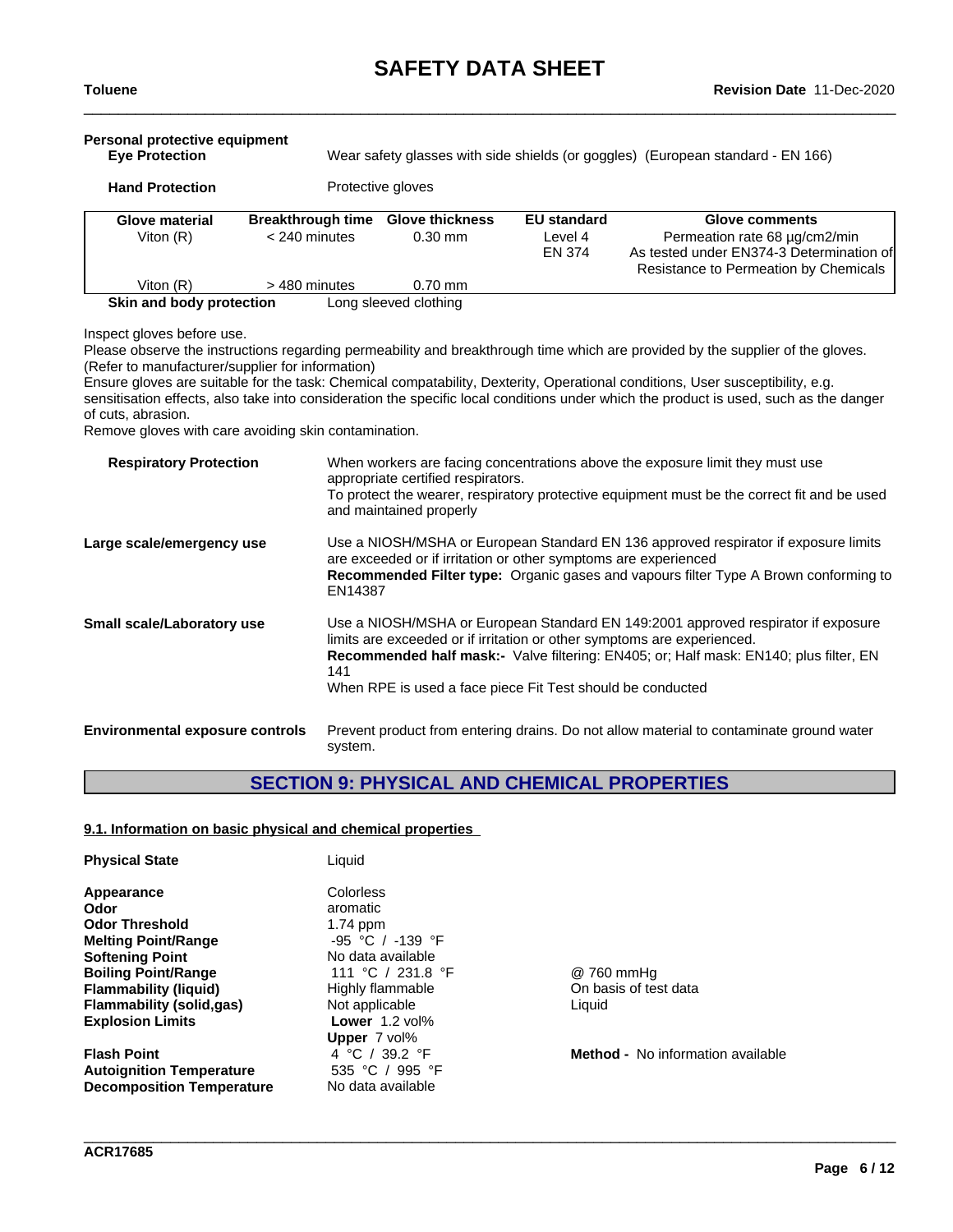**Toluene Revision Date** 11-Dec-2020

| pH                                             | No information available                                  |               |
|------------------------------------------------|-----------------------------------------------------------|---------------|
| <b>Viscosity</b>                               | 0.6 mPa.s @ 20 °C                                         |               |
| <b>Water Solubility</b>                        | practically insoluble $0.5$ g/L $@$ 20 $°C$               |               |
| Solubility in other solvents                   | No information available                                  |               |
| <b>Partition Coefficient (n-octanol/water)</b> |                                                           |               |
| <b>Component</b>                               | log Pow                                                   |               |
| Toluene                                        | 2.7                                                       |               |
| <b>Vapor Pressure</b>                          | 29 mbar @ 20 °C                                           |               |
| Density / Specific Gravity                     | 0.866                                                     |               |
| <b>Bulk Density</b>                            | Not applicable                                            | Liquid        |
| <b>Vapor Density</b>                           | 3.1                                                       | $(Air = 1.0)$ |
| <b>Particle characteristics</b>                | Not applicable (liquid)                                   |               |
| 9.2. Other information                         |                                                           |               |
| <b>Molecular Formula</b>                       | C7 H <sub>8</sub>                                         |               |
| <b>Molecular Weight</b>                        | 92.14                                                     |               |
| <b>Explosive Properties</b>                    | Not explosive Vapors may form explosive mixtures with air |               |
| <b>Oxidizing Properties</b>                    | Not oxidising                                             |               |
| <b>Evaporation Rate</b>                        | 2.4 (Butyl acetate = $1.0$ )                              |               |

# **SECTION 10: STABILITY AND REACTIVITY**

| 10.1. Reactivity                                              | None known, based on information available                                                               |
|---------------------------------------------------------------|----------------------------------------------------------------------------------------------------------|
| 10.2. Chemical stability                                      | Stable under normal conditions.                                                                          |
| 10.3. Possibility of hazardous reactions                      |                                                                                                          |
| <b>Hazardous Polymerization</b><br><b>Hazardous Reactions</b> | Hazardous polymerization does not occur.<br>None under normal processing.                                |
| 10.4. Conditions to avoid                                     | Incompatible products. Excess heat. Keep away from open flames, hot surfaces and<br>sources of ignition. |
| 10.5. Incompatible materials                                  | Strong oxidizing agents. Strong acids. Strong bases. Halogenated compounds.                              |

### **10.6. Hazardous decomposition products**

Carbon monoxide (CO). Carbon dioxide (CO2).

# **SECTION 11: TOXICOLOGICAL INFORMATION**

## **11.1. Information on hazard classes as defined in Regulation (EC) No 1272/2008**

**Product Information**

| (a) acute toxicity; |                                                                  |
|---------------------|------------------------------------------------------------------|
| Oral                | Based on available data, the classification criteria are not met |
| Dermal              | Based on available data, the classification criteria are not met |
| <b>Inhalation</b>   | Based on available data, the classification criteria are not met |
|                     |                                                                  |

| . חדרי<br>Orai<br>:omnonent<br>nalation<br>Derma<br>╌ |
|-------------------------------------------------------|
|-------------------------------------------------------|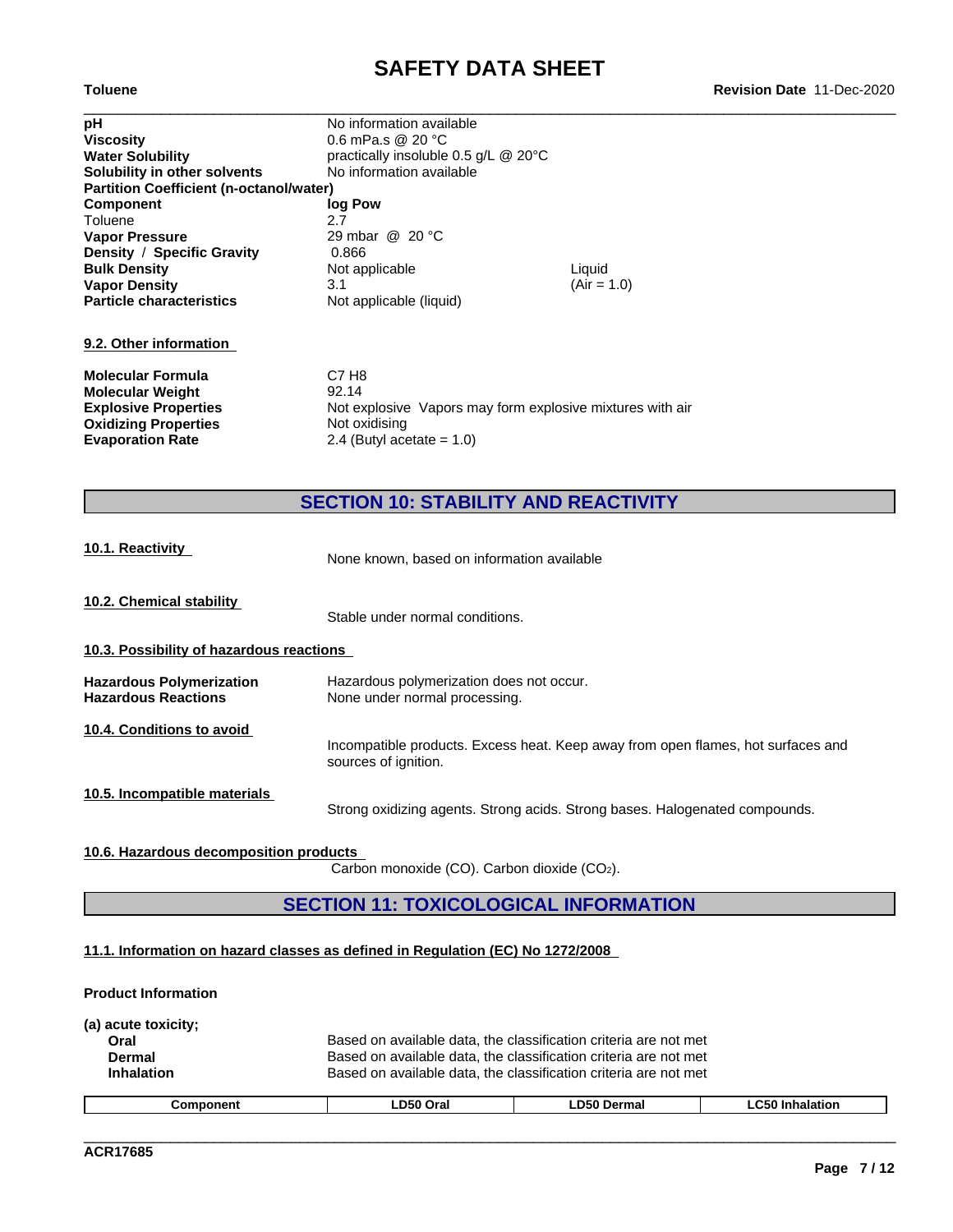### **Toluene Revision Date** 11-Dec-2020

| Toluene                                                                                                                             | $>$ 5000 mg/kg (Rat)                                                                                                                 | 12000 mg/kg (Rabbit)                                                                                                                        | 26700 ppm (Rat) 1 h |  |  |  |  |  |  |
|-------------------------------------------------------------------------------------------------------------------------------------|--------------------------------------------------------------------------------------------------------------------------------------|---------------------------------------------------------------------------------------------------------------------------------------------|---------------------|--|--|--|--|--|--|
| (b) skin corrosion/irritation;<br><b>Test method</b><br><b>Test species</b><br><b>Observational endpoint</b>                        | Category 2<br>OECD 404<br>rabbit<br>Irritating to skin                                                                               |                                                                                                                                             |                     |  |  |  |  |  |  |
| (c) serious eye damage/irritation;                                                                                                  | Based on available data, the classification criteria are not met                                                                     |                                                                                                                                             |                     |  |  |  |  |  |  |
| (d) respiratory or skin sensitization;<br><b>Respiratory</b><br><b>Skin</b>                                                         | Based on available data, the classification criteria are not met<br>Based on available data, the classification criteria are not met |                                                                                                                                             |                     |  |  |  |  |  |  |
| (e) germ cell mutagenicity;                                                                                                         | Based on available data, the classification criteria are not met                                                                     |                                                                                                                                             |                     |  |  |  |  |  |  |
| Not mutagenic in AMES Test                                                                                                          |                                                                                                                                      |                                                                                                                                             |                     |  |  |  |  |  |  |
| (f) carcinogenicity;                                                                                                                | Based on available data, the classification criteria are not met                                                                     |                                                                                                                                             |                     |  |  |  |  |  |  |
|                                                                                                                                     | There are no known carcinogenic chemicals in this product                                                                            |                                                                                                                                             |                     |  |  |  |  |  |  |
| (g) reproductive toxicity;<br><b>Reproductive Effects</b><br><b>Developmental Effects</b><br><b>Teratogenicity</b>                  | Category 2<br>Possible risk of harm to the unborn child.                                                                             | Experiments have shown reproductive toxicity effects on laboratory animals.<br>Developmental effects have occurred in experimental animals. |                     |  |  |  |  |  |  |
| (h) STOT-single exposure;                                                                                                           | Category 3                                                                                                                           |                                                                                                                                             |                     |  |  |  |  |  |  |
| <b>Results / Target organs</b>                                                                                                      | Central nervous system (CNS).                                                                                                        |                                                                                                                                             |                     |  |  |  |  |  |  |
| (i) STOT-repeated exposure;                                                                                                         | Category 2                                                                                                                           |                                                                                                                                             |                     |  |  |  |  |  |  |
| <b>Target Organs</b>                                                                                                                | Eyes, Ears.                                                                                                                          | Liver, Kidney, Central nervous system (CNS), Blood, spleen, Neuropsychological effects,                                                     |                     |  |  |  |  |  |  |
| (j) aspiration hazard;                                                                                                              | Category 1                                                                                                                           |                                                                                                                                             |                     |  |  |  |  |  |  |
| Symptoms / effects, both acute and Causes central nervous system depression. Inhalation of high vapor concentrations may<br>delayed |                                                                                                                                      | cause symptoms like headache, dizziness, tiredness, nausea and vomiting.                                                                    |                     |  |  |  |  |  |  |
| 11.2. Information on other hazards                                                                                                  |                                                                                                                                      |                                                                                                                                             |                     |  |  |  |  |  |  |
| <b>Endocrine Disrupting Properties</b>                                                                                              | known or suspected endocrine disruptors.                                                                                             | Assess endocrine disrupting properties for human health. This product does not contain any                                                  |                     |  |  |  |  |  |  |

# **SECTION 12: ECOLOGICAL INFORMATION**

# **12.1. Toxicity**

The product contains following substances which are hazardous for the environment. Contains a substance which is:. Toxic to aquatic organisms.

| Component | Freshwater<br>' Fish | <b>Water Flea</b>                  | Freshwater Algae                                   |
|-----------|----------------------|------------------------------------|----------------------------------------------------|
| oluene    | $-50.96h$<br>ma/     | 48h<br>ma/L<br>UGJ.<br>-<br>-<br>. | $-0.5$<br>72h<br>. .<br>ma/L<br>static<br>കഥ∵<br>- |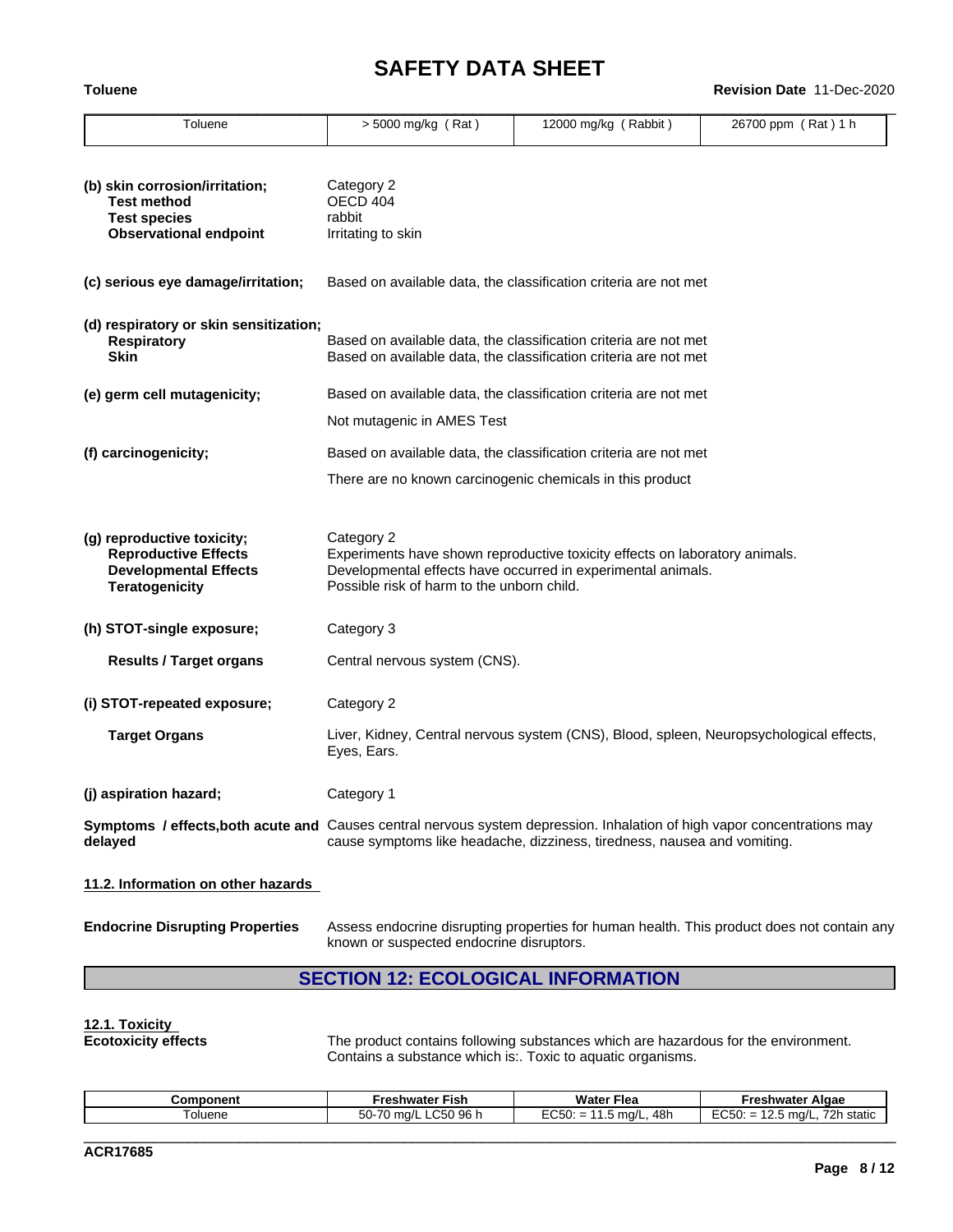### **Toluene Revision Date** 11-Dec-2020

| 5-7 mg/L LC50 96 h   | (Daphnia magna)             | (Pseudokirchneriella subcapitata) |
|----------------------|-----------------------------|-----------------------------------|
| 15-19 mg/L LC50 96 h | EC50: 5.46 - 9.83 mg/L, 48h | EC50: > 433 mg/L, 96h             |
| 28 mg/L LC50 96 h    | Static (Daphnia magna)      | (Pseudokirchneriella subcapitata) |
| 12 mg/L LC50 96 h    |                             |                                   |

| onent<br>'nm | Microtox                                           | <b>M-Factor</b> |
|--------------|----------------------------------------------------|-----------------|
| oluene<br>.  | $\sim$<br>/L 30 min<br>na/l<br>_ພ50 = 1<br>У.<br>. |                 |

## **12.2. Persistence and degradability** Readily biodegradable

| <b>12.2. Persistence and degradability</b> Readily biodegradable                                       |                                                                                                                                                                                                                                                                                       |                                                                                         |  |  |  |  |  |
|--------------------------------------------------------------------------------------------------------|---------------------------------------------------------------------------------------------------------------------------------------------------------------------------------------------------------------------------------------------------------------------------------------|-----------------------------------------------------------------------------------------|--|--|--|--|--|
| <b>Persistence</b>                                                                                     | Persistence is unlikely.                                                                                                                                                                                                                                                              |                                                                                         |  |  |  |  |  |
| Component                                                                                              |                                                                                                                                                                                                                                                                                       | Degradability                                                                           |  |  |  |  |  |
| Toluene                                                                                                |                                                                                                                                                                                                                                                                                       | 86% (20d)                                                                               |  |  |  |  |  |
| $108 - 88 - 3$ ( $>95$ )                                                                               |                                                                                                                                                                                                                                                                                       |                                                                                         |  |  |  |  |  |
| <b>Degradation in sewage</b>                                                                           |                                                                                                                                                                                                                                                                                       | Contains substances known to be hazardous to the environment or not degradable in waste |  |  |  |  |  |
| treatment plant                                                                                        | water treatment plants.                                                                                                                                                                                                                                                               |                                                                                         |  |  |  |  |  |
| 12.3. Bioaccumulative potential                                                                        | Bioaccumulation is unlikely                                                                                                                                                                                                                                                           |                                                                                         |  |  |  |  |  |
| <b>Component</b>                                                                                       | log Pow                                                                                                                                                                                                                                                                               | <b>Bioconcentration factor (BCF)</b>                                                    |  |  |  |  |  |
| Toluene                                                                                                | 2.7                                                                                                                                                                                                                                                                                   | 90                                                                                      |  |  |  |  |  |
| 12.5. Results of PBT and vPvB<br>assessment                                                            | not likely mobile in the environment due its low water solubility.<br>Substance is not considered to be persistent, bioaccumulative and toxic (PBT). Substance<br>is not considered persistent, bioaccumulative and toxic (PBT) / very persistent and very<br>bioaccumulative (vPvB). |                                                                                         |  |  |  |  |  |
| 12.6. Endocrine disrupting<br>properties<br><b>Endocrine Disruptor Information</b>                     | This product does not contain any known or suspected endocrine disruptors                                                                                                                                                                                                             |                                                                                         |  |  |  |  |  |
| 12.7. Other adverse effects<br><b>Persistent Organic Pollutant</b><br><b>Ozone Depletion Potential</b> | This product does not contain any known or suspected substance<br>This product does not contain any known or suspected substance                                                                                                                                                      |                                                                                         |  |  |  |  |  |

# **SECTION 13: DISPOSAL CONSIDERATIONS**

#### **13.1. Waste treatment methods**

| Waste is classified as hazardous. Dispose of in accordance with the European Directives<br>on waste and hazardous waste. Dispose of in accordance with local regulations.                                                                                                                  |
|--------------------------------------------------------------------------------------------------------------------------------------------------------------------------------------------------------------------------------------------------------------------------------------------|
| Dispose of this container to hazardous or special waste collection point. Empty containers<br>retain product residue, (liquid and/or vapor), and can be dangerous. Keep product and<br>empty container away from heat and sources of ignition.                                             |
| According to the European Waste Catalog, Waste Codes are not product specific, but<br>application specific.                                                                                                                                                                                |
| Do not flush to sewer. Waste codes should be assigned by the user based on the<br>application for which the product was used. Can be landfilled or incinerated, when in<br>compliance with local regulations. Do not let this chemical enter the environment. Do not<br>empty into drains. |
|                                                                                                                                                                                                                                                                                            |

# **SECTION 14: TRANSPORT INFORMATION**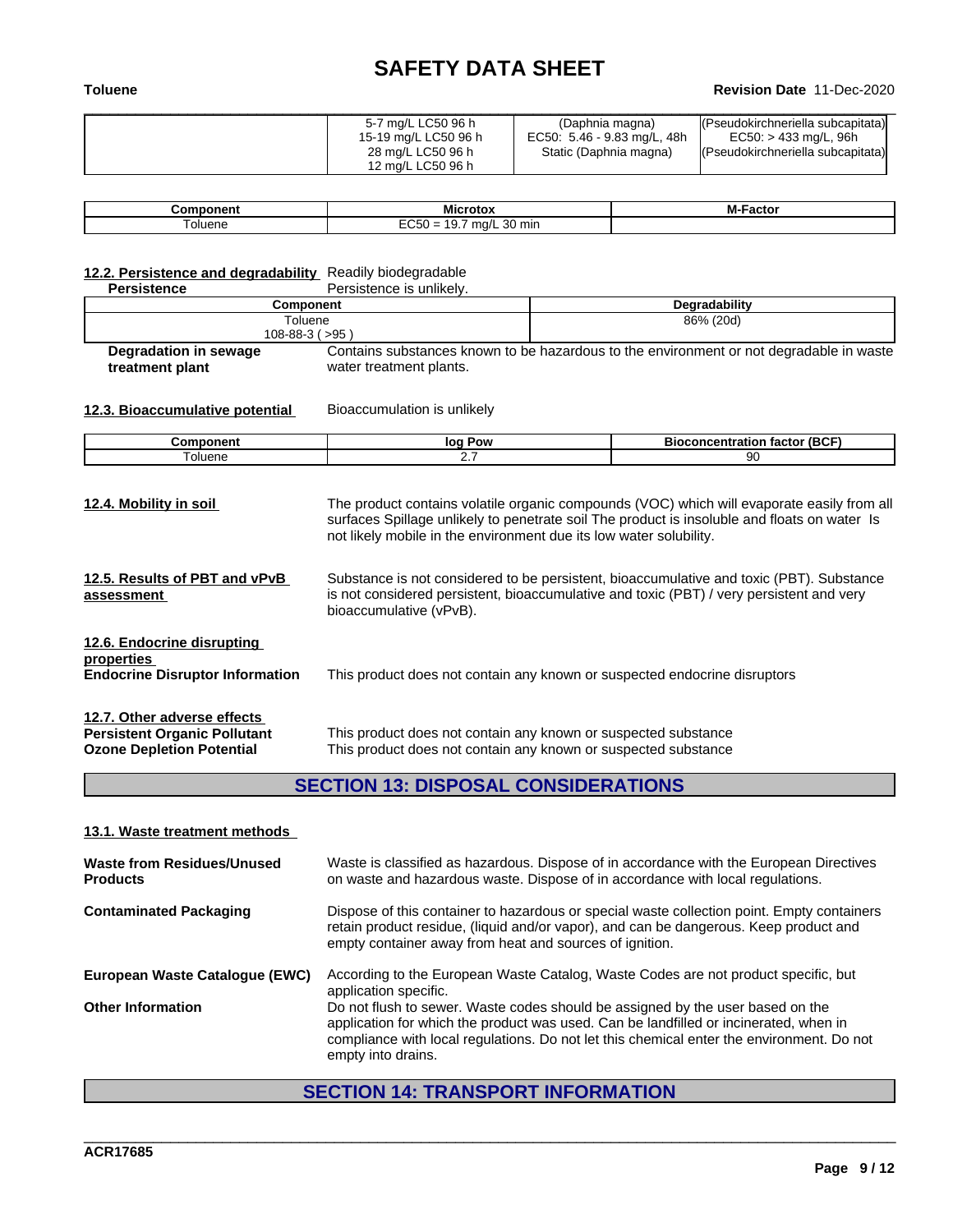### **IMDG/IMO**

| 14.1. UN number<br>14.2. UN proper shipping name<br>14.3. Transport hazard class(es)<br>14.4. Packing group | <b>UN1294</b><br><b>TOLUENE</b><br>3<br>H |
|-------------------------------------------------------------------------------------------------------------|-------------------------------------------|
| <b>ADR</b>                                                                                                  |                                           |
| 14.1. UN number<br>14.2. UN proper shipping name<br>14.3. Transport hazard class(es)<br>14.4. Packing group | UN1294<br><b>TOLUENE</b><br>3<br>H        |
| IATA                                                                                                        |                                           |
| 14.1. UN number<br>14.2. UN proper shipping name<br>14.3. Transport hazard class(es)<br>14.4. Packing group | <b>UN1294</b><br><b>TOLUENE</b><br>3<br>H |
| 14.5. Environmental hazards                                                                                 | No hazards identified                     |
| 14.6. Special precautions for user                                                                          | No special precautions required           |
| 14.7. Maritime transport in bulk<br>according to IMO instruments                                            | Not applicable, packaged goods            |

# **SECTION 15: REGULATORY INFORMATION**

## **15.1. Safety, health and environmental regulations/legislation specific for the substance or mixture**

#### **International Inventories**

X = listed, Europe (EINECS/ELINCS/NLP), U.S.A. (TSCA), Canada (DSL/NDSL), Philippines (PICCS), China (IECSC), Japan (ENCS), Australia (AICS), Korea (ECL).

| Component | <b>EINECS</b> | <b>ELINCS</b>                   | <b>NLP</b> | TSCA              | <b>DSL</b>                            | <b>NDSL</b> | <b>PICCS</b>                 | <b>ENCS</b>                     | <b>IECSC</b>                                                         | <b>AICS</b>           | <b>KECL</b> |
|-----------|---------------|---------------------------------|------------|-------------------|---------------------------------------|-------------|------------------------------|---------------------------------|----------------------------------------------------------------------|-----------------------|-------------|
| Toluene   | 203-625-9     |                                 |            |                   | ⋏                                     |             |                              | v                               |                                                                      |                       | KE-33931    |
|           |               |                                 |            |                   |                                       |             |                              |                                 |                                                                      |                       | 6           |
|           |               |                                 |            |                   |                                       |             |                              |                                 |                                                                      |                       |             |
| Component |               | REACH (1907/2006) - Annex XIV - |            |                   | REACH (1907/2006) - Annex XVII -      |             |                              |                                 | <b>REACH Regulation (EC)</b>                                         |                       |             |
|           |               | <b>Substances Subject to</b>    |            |                   |                                       |             |                              |                                 | Restrictions on Certain Dangerous (1907/2006) article 59 - Candidate |                       |             |
|           | Authorization |                                 |            | <b>Substances</b> |                                       |             |                              | List of Substances of Very High |                                                                      |                       |             |
|           |               |                                 |            |                   |                                       |             |                              |                                 |                                                                      | <b>Concern (SVHC)</b> |             |
| Toluene   |               |                                 |            |                   |                                       |             | Use restricted. See item 48. |                                 |                                                                      |                       |             |
|           |               |                                 |            |                   |                                       | (see        |                              |                                 |                                                                      |                       |             |
|           |               |                                 |            |                   | http://eur-lex.europa.eu/LexUriServ/L |             |                              |                                 |                                                                      |                       |             |
|           |               |                                 |            |                   | lexUriServ.do?uri=CELEX:32006R190L    |             |                              |                                 |                                                                      |                       |             |
|           |               |                                 |            |                   | 7:EN:NOT for restriction details)     |             |                              |                                 |                                                                      |                       |             |

## Regulation (EC) No 649/2012 of the European Parliament and of the Council of 4 July 2012 concerning the export and **import of dangerous chemicals**

\_\_\_\_\_\_\_\_\_\_\_\_\_\_\_\_\_\_\_\_\_\_\_\_\_\_\_\_\_\_\_\_\_\_\_\_\_\_\_\_\_\_\_\_\_\_\_\_\_\_\_\_\_\_\_\_\_\_\_\_\_\_\_\_\_\_\_\_\_\_\_\_\_\_\_\_\_\_\_\_\_\_\_\_\_\_\_\_\_\_\_\_\_\_

Not applicable

#### **National Regulations**

#### **WGK Classification** See table for values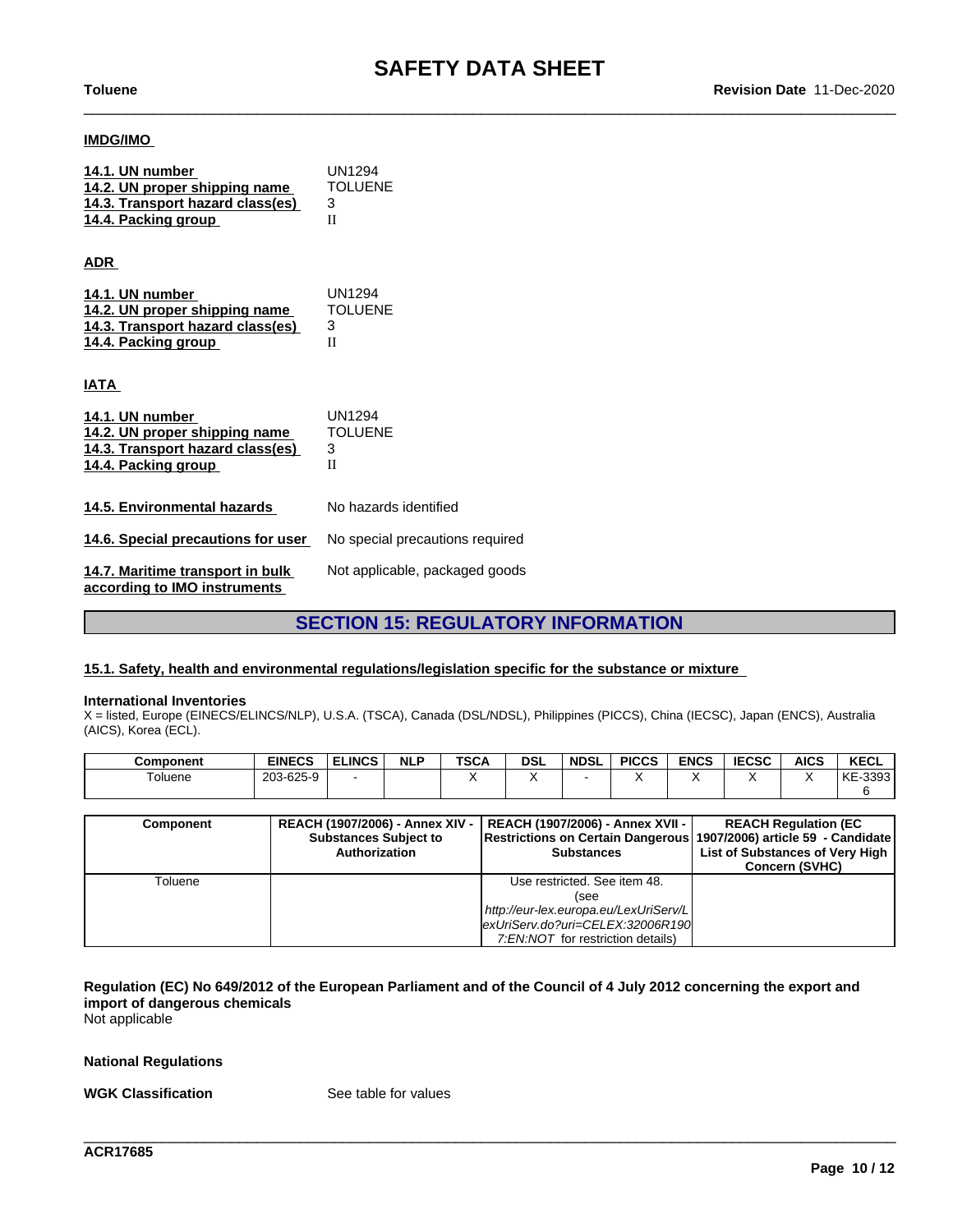| Component | <br>(VwVwS)<br>$\blacksquare$<br>∶manv<br><b>Classification</b><br>Ge<br>watel | Germany<br>Class<br>ΓA-Lutt |
|-----------|--------------------------------------------------------------------------------|-----------------------------|
| oluene    | WGK2                                                                           |                             |

| --       | <b>INRS</b><br>rance<br>diseases<br>ables<br>occ'<br>cupational<br>o                                             |  |
|----------|------------------------------------------------------------------------------------------------------------------|--|
| ' oluene | Df<br>, MP'<br>4hie<br>⊺aı<br>sionnelles<br>s professic<br>m.<br>bleaux<br>iladies<br>de:<br>нс<br>rw.<br>$\sim$ |  |

**UK** - Take note of Control of Substances Hazardous to Health Regulations (COSHH) 2002 and 2005 Amendment Take note of Directive 94/33/EC on the protection of young people at work

Take note of Dir 92/85/EC on the protection of pregnant and breastfeeding women at work

#### **15.2. Chemical safety assessment**

A Chemical Safety Assessment/Report (CSA/CSR) has been conducted by the manufacturer/importer

## **SECTION 16: OTHER INFORMATION**

#### **Full text of H-Statements referred to undersections 2 and 3**

H304 - May be fatal if swallowed and enters airways

H315 - Causes skin irritation

H336 - May cause drowsiness or dizziness

H361d - Suspected of damaging the unborn child

H373 - May cause damage to organs through prolonged or repeated exposure

H412 - Harmful to aquatic life with long lasting effects

H225 - Highly flammable liquid and vapor

#### **Legend**

| <b>CAS</b> - Chemical Abstracts Service                                                                                                                                                                                                                                                                                                                                                                       | <b>TSCA</b> - United States Toxic Substances Control Act Section 8(b)<br>Inventory                                                                                                        |
|---------------------------------------------------------------------------------------------------------------------------------------------------------------------------------------------------------------------------------------------------------------------------------------------------------------------------------------------------------------------------------------------------------------|-------------------------------------------------------------------------------------------------------------------------------------------------------------------------------------------|
| <b>EINECS/ELINCS</b> - European Inventory of Existing Commercial Chemical DSL/NDSL - Canadian Domestic Substances List/Non-Domestic<br>Substances/EU List of Notified Chemical Substances<br><b>PICCS</b> - Philippines Inventory of Chemicals and Chemical Substances<br><b>IECSC</b> - Chinese Inventory of Existing Chemical Substances<br><b>KECL</b> - Korean Existing and Evaluated Chemical Substances | Substances List<br><b>ENCS</b> - Japanese Existing and New Chemical Substances<br><b>AICS</b> - Australian Inventory of Chemical Substances<br>NZIoC - New Zealand Inventory of Chemicals |
| <b>WEL</b> - Workplace Exposure Limit<br><b>ACGIH</b> - American Conference of Governmental Industrial Hygienists<br><b>DNEL</b> - Derived No Effect Level<br><b>RPE</b> - Respiratory Protective Equipment                                                                                                                                                                                                   | <b>TWA</b> - Time Weighted Average<br><b>IARC</b> - International Agency for Research on Cancer<br>Predicted No Effect Concentration (PNEC)<br>LD50 - Lethal Dose 50%                     |

**LC50** - Lethal Concentration 50% **EC50** - Effective Concentration 50%

**NOEC** - No Observed Effect Concentration **POW** - Partition coefficient Octanol:Water

**PBT** - Persistent, Bioaccumulative, Toxic **very Persistent, very Bioaccumulative** very Persistent, very Bioaccumulative

**ADR** - European Agreement Concerning the International Carriage of Dangerous Goods by Road **IMO/IMDG** - International Maritime Organization/International Maritime

Transport Association **MARPOL** - International Convention for the Prevention of Pollution from Ships **OECD** - Organisation for Economic Co-operation and Development **ATE** - Acute Toxicity Estimate **BCF** - Bioconcentration factor **VOC** (volatile organic compound)

**ICAO/IATA** - International Civil Aviation Organization/International Air

## **Key literature references and sources for data**

https://echa.europa.eu/information-on-chemicals

Suppliers safety data sheet, Chemadvisor - LOLI, Merck index, RTECS

#### **Training Advice**

Dangerous Goods Code

Chemical hazard awareness training, incorporating labelling, Safety Data Sheets (SDS), Personal Protective Equipment (PPE) and hygiene.

Use of personal protective equipment, covering appropriate selection, compatibility, breakthrough thresholds, care, maintenance, fit and standards.

\_\_\_\_\_\_\_\_\_\_\_\_\_\_\_\_\_\_\_\_\_\_\_\_\_\_\_\_\_\_\_\_\_\_\_\_\_\_\_\_\_\_\_\_\_\_\_\_\_\_\_\_\_\_\_\_\_\_\_\_\_\_\_\_\_\_\_\_\_\_\_\_\_\_\_\_\_\_\_\_\_\_\_\_\_\_\_\_\_\_\_\_\_\_

First aid for chemical exposure, including the use of eye wash and safety showers.<br>Fire prevention and fighting, identifying hazards and risks, static electricity, explosive atmospheres posed by vapours and dusts.